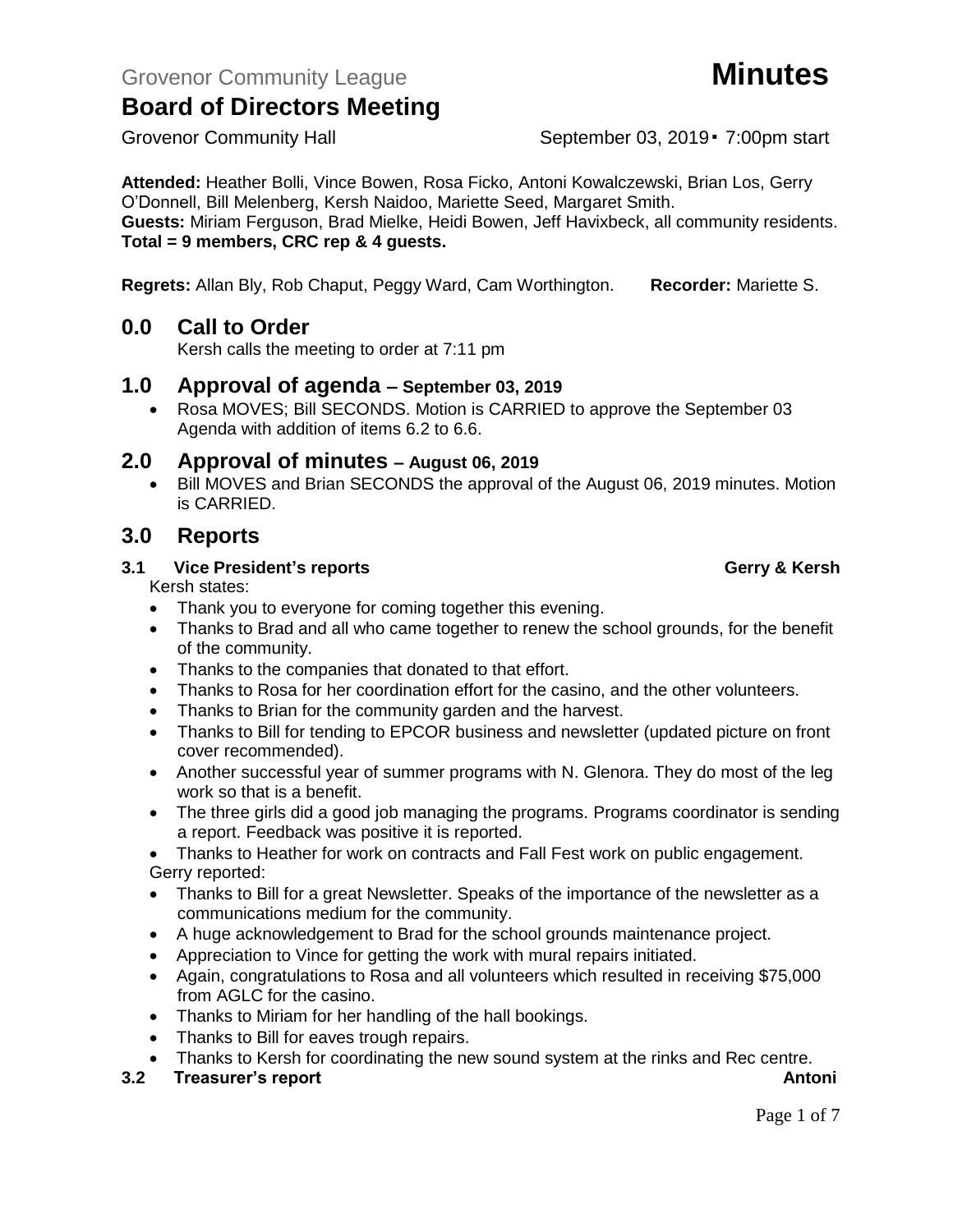- As of July 31, our accounts are:
	- General Account: \$91,779.89
	- Casino Account: \$2,466.78
- Of note:
	- Misc. expense of \$558.70 for the bins (Big Bin event)
	- Soccer expense of \$588.19 for soccer registration
	- Grant of \$10,360.00 from the city in July

## **3.3 Civics report Kersh/Gerry**

Gerry states that:

- There is nothing new from developer on the development project at corner of 142 and Stony Plain Road. Old Chicago Blue site. Nor from Cathy who came to our meeting a few months ago with concerns about the pending development on that site.
- Several properties have been sold. Tasty Tomato is holding out from selling in that vicinity.
- Three more notices sent to Grovenor for proposed development, which were circulated to board for review.
- Jeff Havixbeck offers to step into the Civics role. Appears to be no conflict of interest with his daytime job in construction industry as he mostly does renovations.
- *MOTION to nominate Jeff Havixbeck as Grovenor Civics and Community Development Director is MOVED by Vince. Brian SECONDED. APPROVED.*

## *Action item: Jeff to complete community league membership application at meeting.*

## **3.4 City of Edmonton Margaret**

Margaret reported:

- There is another Recreation Network event happening Oct 09. Free food. Location: Molson Canadian Brewhouse in Lewis Estates.
- Sept 29 is free admission date for City of Edmonton facilities.
- She reached out to Communities in Bloom person and has had no feedback so has taken it up to their manager.
- She is meeting with the Oliver person (Dustin) tomorrow and will report back.
- *Action item: Margaret find out when Jasper Place pool is set to reopen. It was delayed.*

## **4.0 Old business**

## **4.1 Sports report Rosa**

Rosa absent but sent the following report via email:

- Outdoor Soccer wrapped up with the U17 Boys going to Calgary for the Provincials. They had a bronze indoor medal and silver outdoor.
- The boys have done extremely well, and we hope will to continue to U19.
- Indoor Soccer registration is now opened for late registrations. Anyone interested can go to [www.emsawest.com](http://www.emsawest.com/)
- There are about 700 coaches for the west.
- *Action item: Rosa will try to have the soccer books done for Antonio this week.*

## **4.2 Facilities status update (Hall) Gerry George Status Gerry**

- Kersh & Gerry have discussed and will pursue rink personnel after Fall Fest.
- Benches must be found a priority.

## Grovenor Community Hall September 03, 2019 • 7:00pm start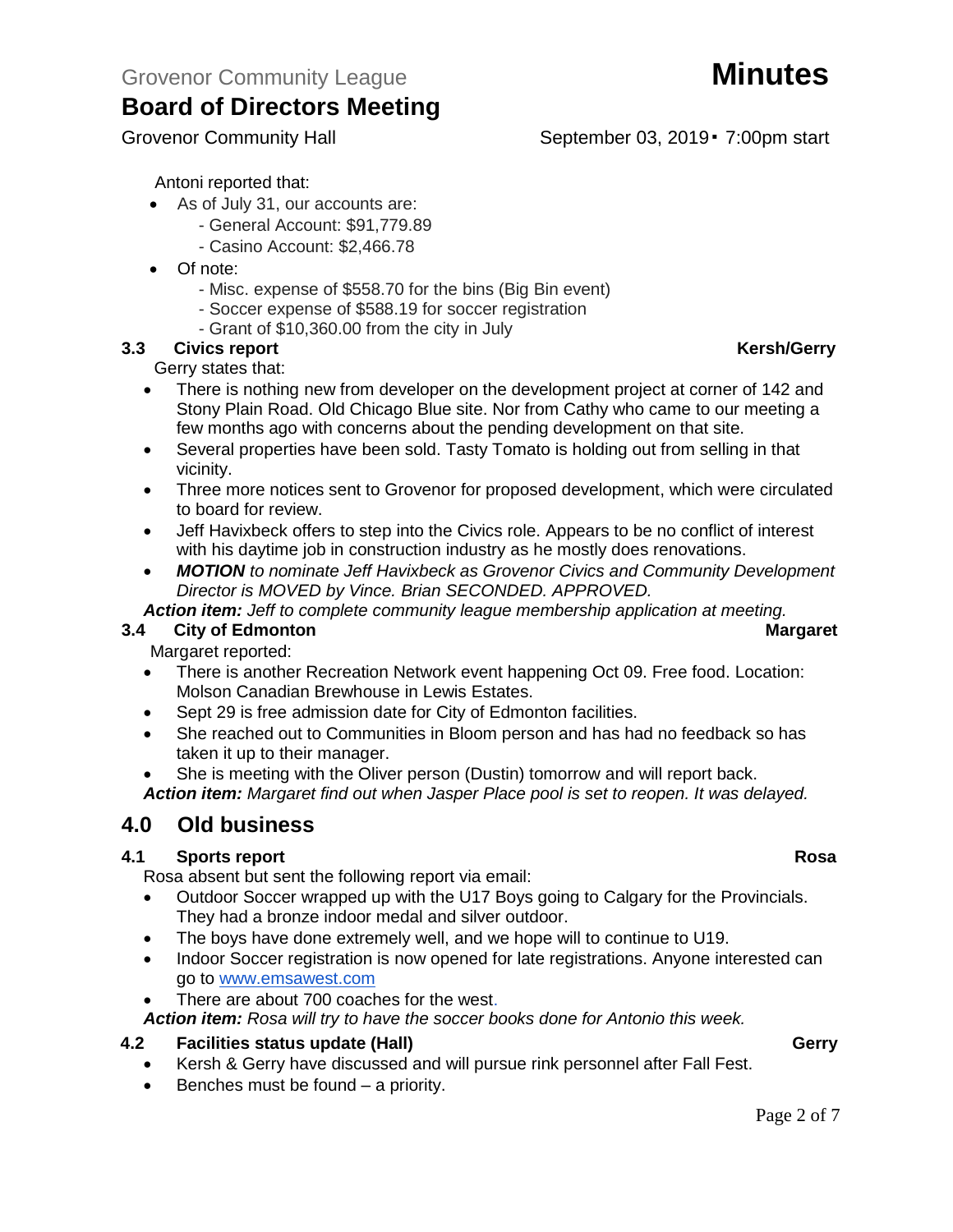Grovenor Community Hall September 03, 2019 • 7:00pm start

## *Action item: Mariette to contact person at Crestwood re rink managing & matting.*

### **4.3 Rec Centre and Ice Rinks update and Rentals Kersh** Gerry reports:

- Rink boards need repair. Rosa knows company who used to do rink boards.
- Lewis Estate community is looking at getting their boards redone. Rosa will follow that process. Could be \$45 -50,000.
- Brent Ireland is still a potential as rinks manager.
- One of last year's attendants, Arielle Ostrander is interested in being so again.
- Power skating and drop in hockey to continue this year.
- Music with new sound system will be ready to go for new season.
- Gate to be investigated and possibly fixed.
- Brian doesn't think Wally will be available for the benches.

*Action item: Rosa to look into company that repairs rink boards.*

*Action item: Bill to phone Brent Ireland as potential ice maker.*

*Action item: Vince to work with Gerry on bench replacement project.* 

*Action item: Gerry to forward the contact info to Vince that Margaret provided.*

*Action item: Mariette to provide name of Crestwood's ice manager as potential candidate.*

# **4.4 Webmaster update on Google Suite Allan**

Allan absent; no report.

## **4.5 Damage to eaves trough update Bill**

Bill stated:

• That he fixed the front one. Then back one has been damaged and repaired by Bill.

## **4.6 Contract policy update Heather**

Heather reported:

- She sent what she had for Miriam and Ashley to Gerry and Kersh for review.
- She will work on something for rink personnel.
- Gerry has reviewed and will send back to Heather his edits.
- He suggests two-year contracts or leave it open ended. Open ended was decided.
- Discussion to have contract with Ashley *or* her cleaning business. The latter is decided.
- GST reporting discussed. If earn over \$15,000 a year one has to declare it.

*Action item: Heather to follow up with Miriam to see if she would be willing to add rec centre to her duties.*

### **4.7 Neighbourhood parking & traffic concerns Vince** Vince reported:

- Margaret and he met again.
- The data results were compiled by person in Margaret's office. There is a lot of data.
- This should get the City's attention as people provided a lot of information.
- A meeting is to be planned that is free standing from the board meeting. A forum on this issue is important given the pending development in Grovenor. Scope of meeting to be defined.
- We need to show residents they are heard and not brushed off. We need Margaret to gain traction with City.
- It will be a huge interdisciplinary undertaking. But can't solve everything in one night.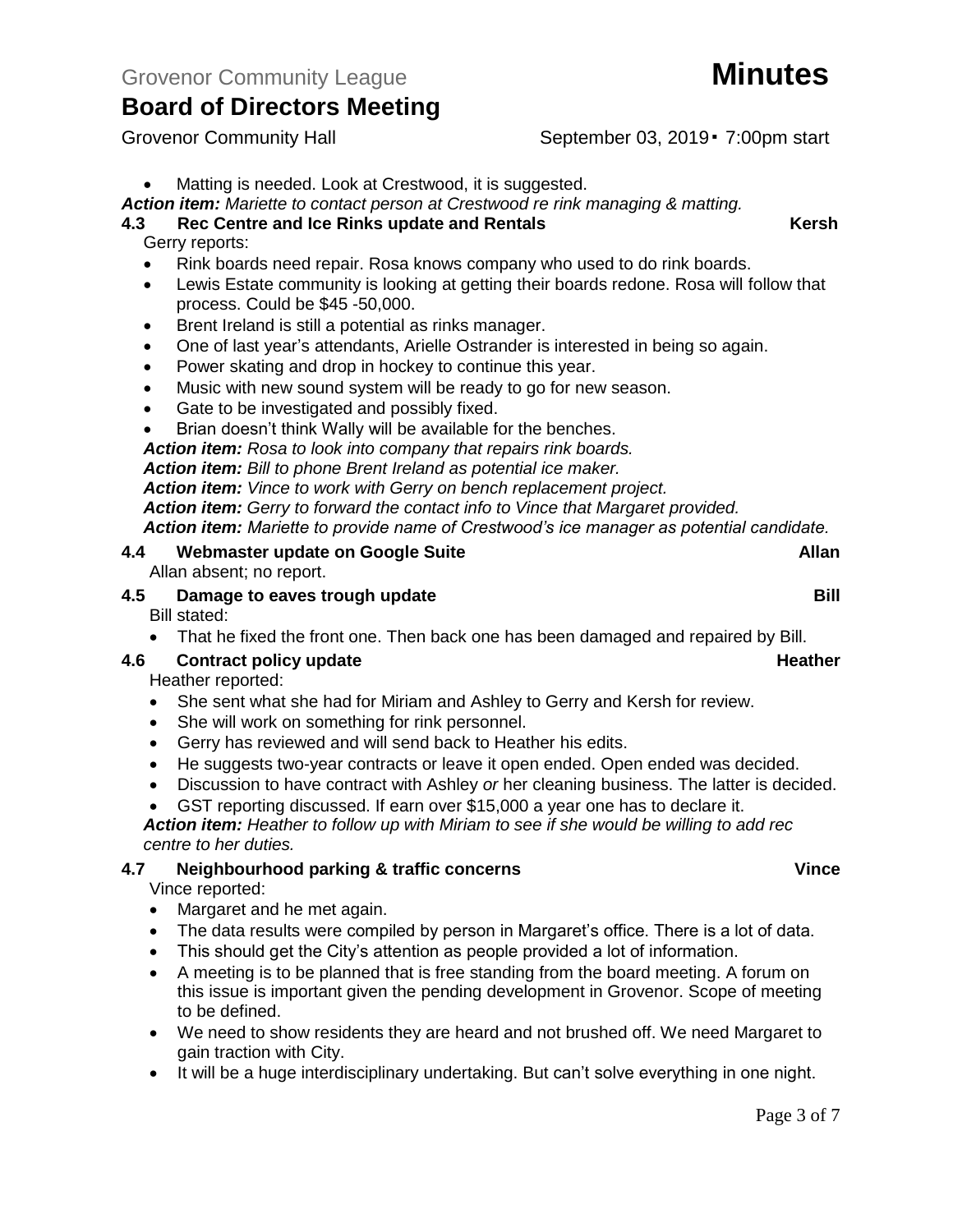Grovenor Community Hall September 03, 2019 • 7:00pm start

- Margaret emailed Brian Murphy at City. He is next step. He is the parking person. Another person does traffic. She hasn't heard back from Brian yet.
- The City will gain credibility with quantifiable deliverables.
- Is it realistic to try to do this before our AGM or wait until new year? March mentioned.
- Vince will share data with a small group of people before forum.
- Speed limits are another item that should be addressed.
- *Action item: Margaret/Vince to work in getting appropriate people lined up.*

## **4.8 Fall Fest update Kersh**

Kersh reported that:

- We are in the last 2 weeks. There is a drive to get volunteers.
- Heather and Kersh reworked the sign-up sheet to reduce time slots. The downside is people have to register for more slots if they want to do more.
- Black Velvet is confirmed (band). Porta potties are confirmed. Face painters are secured. Margaret has permits.
- Food list is completed. Thanks to Kathy and Gerry for that.
- A man is coming to fly kites if wind is great enough.
- Margaret to check with facilities person Jans Ziscko for number of benches and garbage cans available to us for Fall Fest. Still waiting to hear back from him.
- Margaret has funds for renting more tables. Up to \$500. Remainder permitted for food.
- Donation request and door prizes are coming along. Thanks for those that helped.
- All will come together on Friday before.
- A clean-up bee is planned for Friday night before Fall Fest at 5-6 pm at the hall.
- Direct new volunteers to signup page on Grovenor website.
- Heather has a bingo event planned for Fall Fest for kids and adults.
- Prizes, he is working with Margaret on this. She has glow sticks coming.
- We should check what supplies we have from last year.
- We can accept what we get from Remax plates, cutlery, cups & napkins. But none are environmentally friendly. Unsure of numbers to be supplied. Kersh to follow up.
- There are snacks left over from bike parade that can be used for Fall Fest.
- Heidi offers to work with volunteers before-hand. 50/50 sellers needed. Can't drink when selling tickets. Same as when tending bar.

## **4.9 Neighbourhood Watch update - deferred Cam**

Cam absent; no formal report.

- Rosa reported issues on her street with 2 landlords renting out their garage to mechanics. A lot of vehicles that are not obeying traffic laws and parking wherever.
- Gerry reported media report about woman in Grovenor (Stoney Plain Rd and 148 St.) attacked in a back alley at 5 am in December 2018.
- Discussion on having active community watch walk the neighbourhood.
- *Action item: Rosa to contact Margaret re her neighbourhood situation.*

## **4.10 School grounds maintenance project update Brad**

Brad reported:

- The project is complete in all regards.
- Recognition Cori to get students to write letters.
- Accent Infill contributed approximately \$2000-3000 in goods & services.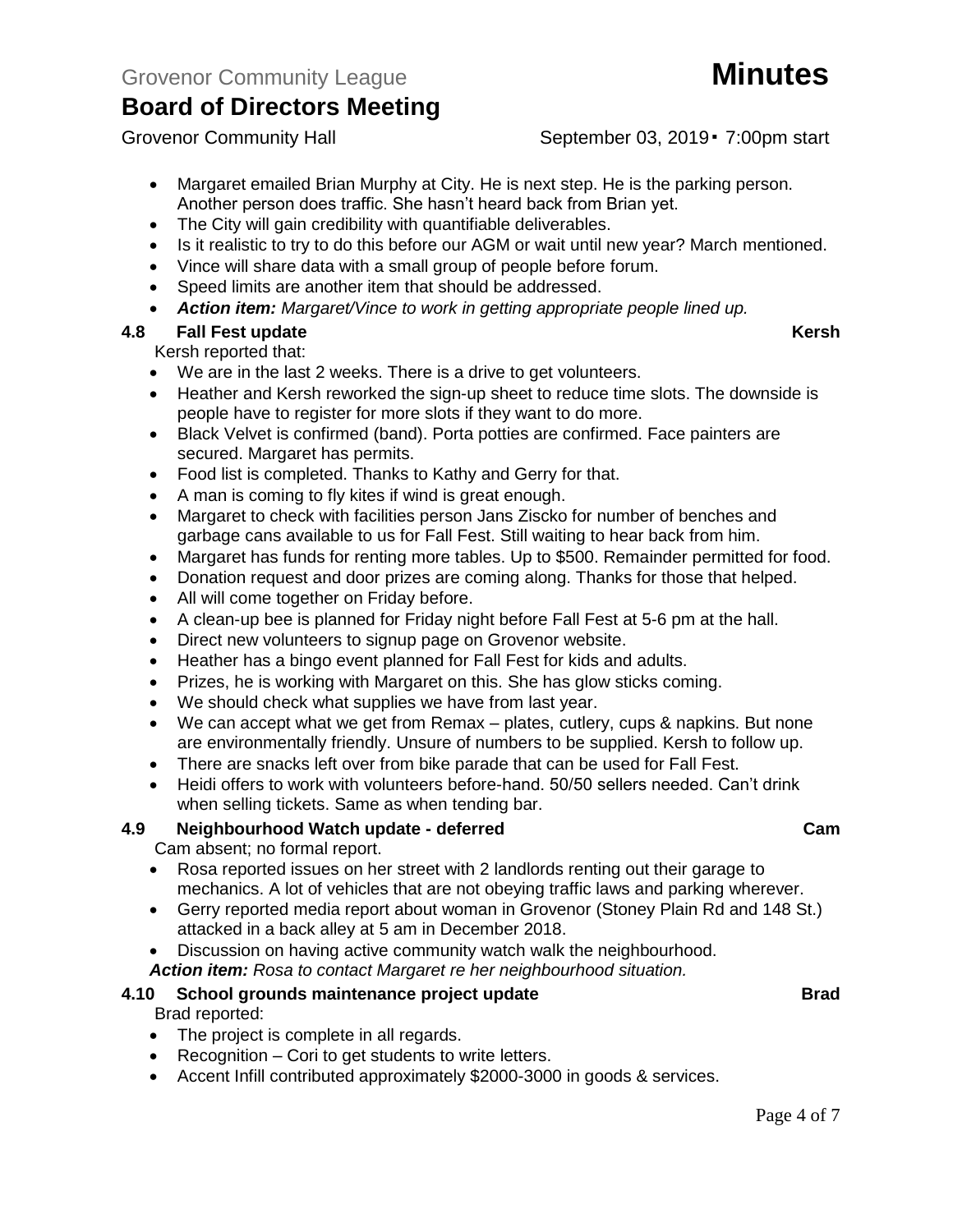Grovenor Community Hall September 03, 2019 • 7:00pm start

- Subcontractor on building nearby gave use of his bobcat for the day. And he used it for a time; Brad operated it the rest of the time.
- Home Depot did donate. Jack at Westmount gives stuff to community leagues.
- Phase one is done. Phase two will proceed once school decides what they want to do. EPS is involved. An outdoor classroom is planned.
- Amanda Marshal is school contact for "Bee friendly" project.
- Brad may get more topsoil to plant flowers for bees.
- Jesse, new custodian at school is really taking initiative.
- There is a new drain on roof.
- The final tally for Grovenor is around \$1200. Receipts yet to be submitted for new shrubs, grass seed, stump grinding and pizza. Also, items from Home Depot.
- The project saved 8000-\$10000 in labour alone.
- Several moms were present. Cam brought a chain saw. And 3 other dads. Twenty people tops participated.

### **4.11 Facebook Page admin update Vince**

- Nothing has happened with Rob handing over administrative rights to Amelia.
- Vince has emailed him, gone to his house. He has not provided the password.
- We need logins for all the social media accounts.

*Action item: Rosa to try to contact Rob.*

- **4.12 Other old business All**
- **5.0 Action Items update (for items not yet covered) - deferred**

## **6.0 New business**

**6.1 EPCOR project – guest speaker** (next month)

### **6.2 Newsletter update Bill**

• Bill updated on status of newspaper deliverers.

## **6.3 First Discoveries Pre School Society**

Kersh reports:

- First Discoveries would like to post on our sign. As their enrollment is down, they have cut one of their classes. They have a 4-line business listing ad in our newsletter they would like posted on our sign. Helena asked to hand out flyers at Fall Fest.
- Vince says they are a not-for-profit that has contributed a lot of good to the school and community. They are not in competition with anyone. Heather says they have a quality program and there is no other pre-school in Grovenor. The day care is currently in the Baptist church across 107 ave. They won't walk young children over to the Pre School in McQueen, as they used to (when it was across the hall).
- Suggested to make sign access  $2^{nd}$  on list next to the community for space on sign.
- MOTION by Vince to provide free 1/4-page newsletter ads for next 3 newsletter issues for First Discoveries Pre-school. Heather SECONDS. APPROVED.
- Kersh to report this back to Helena, Erin and Alex. Also, to post on our social media sites.

### **6.4. Brad has proposal for stop signs**

Brad reported: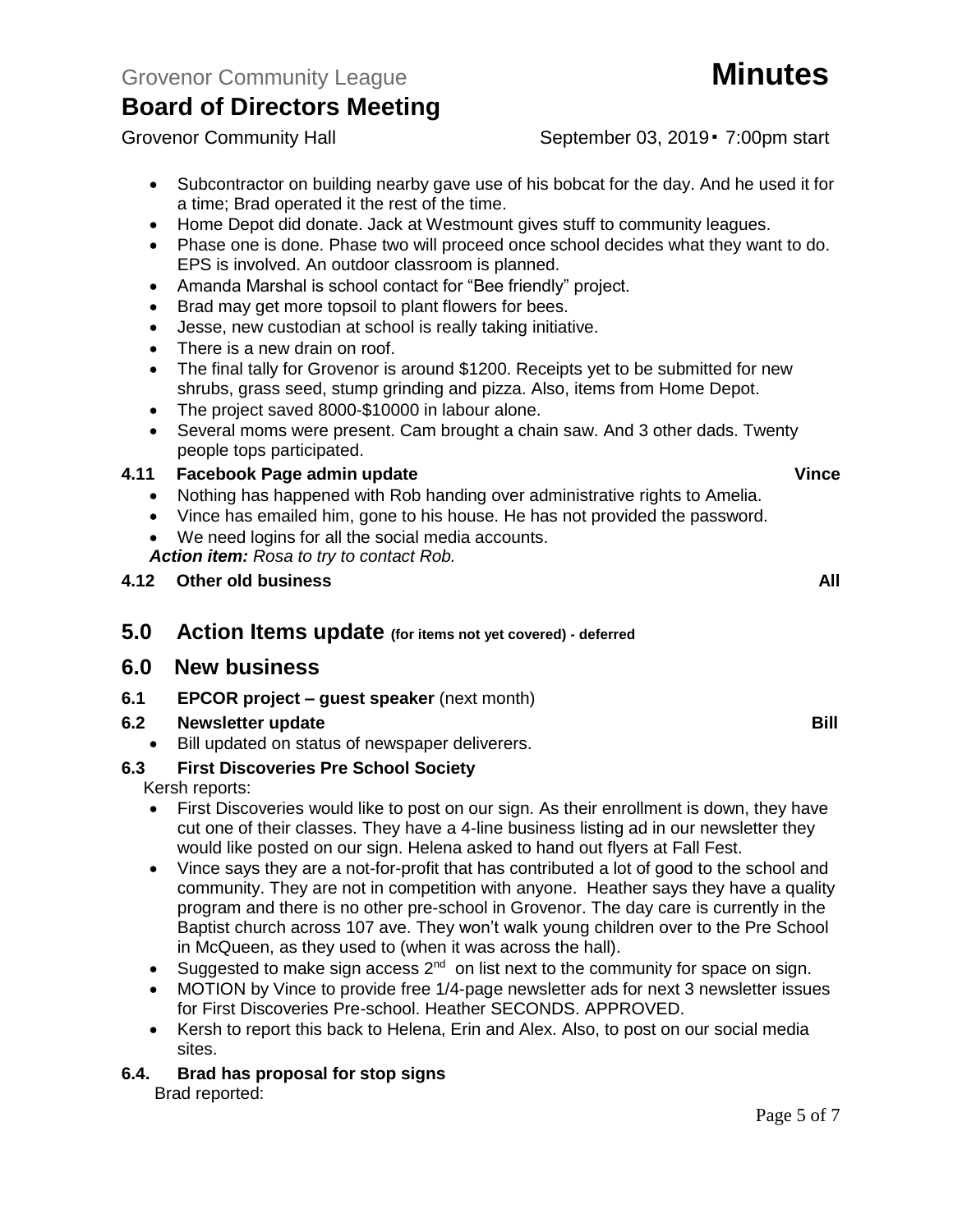# Page 6 of 7

Grovenor Community Hall September 03, 2019 • 7:00pm start

- That he responded to an accident at 102 Avenue and 144 Street.
- He has great concerns at this intersection as sight lines are bad.
- Consider a 2-way stop east-west or possibly painted 4-way stop.
- The city already knows how to solve these problems. They are not new situations.
- He is crafting a letter for the City on this issue.
- Vision zero is the City's own policy to make streets safer for pedestrians.
- Little Angel's Daycare children are walking through this intersection twice a day.
- Kersh has meeting planned with Chris at CSS re parking. Boundaries mentioned.

## **6.5 Nina Hagerty School for the Arts**

We received a request for posting signs. Event is October 5. A portion of the proceeds goes to the school for a good cause. The photographer is in our neighbourhood. No concerns noted. Gerry to ask Ashley to do it. Bulletin board still needed for outside.

## **6.6 Porta Potty update.**

- Miriam has checked them often and has no adverse issues to report, no damages, no extra cleaning charges from the company. Everything appears to be positive.
- The GFI decora outlet has been purchased. Given to Brian for installation in kitchen.
- Miriam offers kudos to Brad for his work on the major undertaking of the school yard.

## **6.7 Children's Karate program**

• Antonio reports a group would like to put up a poster as well for their registered nonprofit program. Suggested to tell them. Website for \$10 a month. Or newsletter.

## **Adjourned 9:32 pm**

## **7.0 Next meeting – October 01, 2019 ▪ 7:00 pm**

\*Please see the July 2019 Income Statement on next page below.